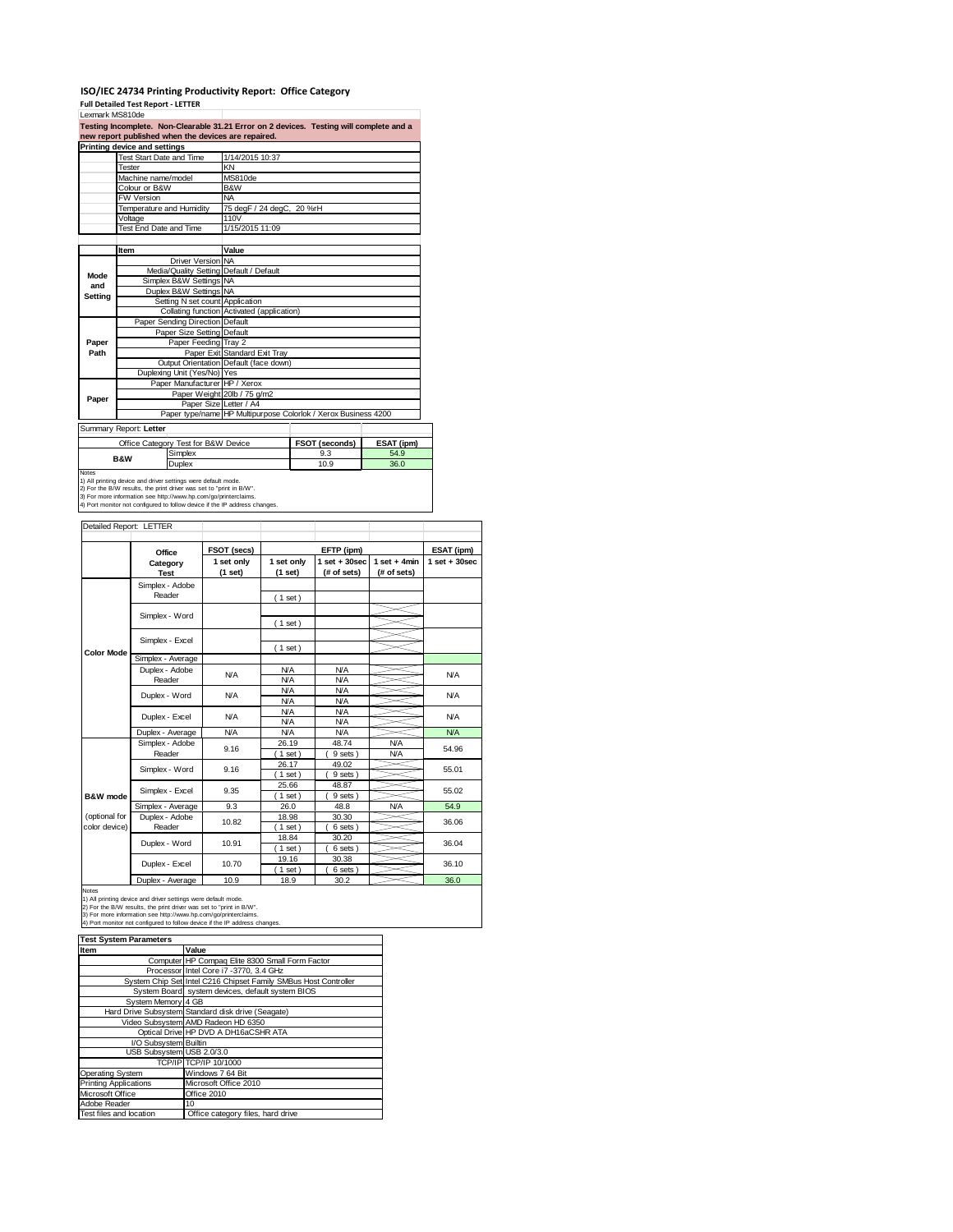## **ISO/IEC 24734 Printing Productivity Report: Office Category Full Detailed Test Report ‐ A4**

|                                                       | Printing device and settings<br><b>Test Start Date and Time</b>                                                                                                                                        |                      | 1/14/2015 10:37                                                               |                          |                                                                |                 |                        |
|-------------------------------------------------------|--------------------------------------------------------------------------------------------------------------------------------------------------------------------------------------------------------|----------------------|-------------------------------------------------------------------------------|--------------------------|----------------------------------------------------------------|-----------------|------------------------|
|                                                       | Tester                                                                                                                                                                                                 |                      | KN                                                                            |                          |                                                                |                 |                        |
|                                                       | Machine name/model                                                                                                                                                                                     |                      | MS810de                                                                       |                          |                                                                |                 |                        |
|                                                       | Colour or B&W                                                                                                                                                                                          |                      | B&W                                                                           |                          |                                                                |                 |                        |
|                                                       | FW Version<br>Temperature and Humidity                                                                                                                                                                 |                      | NA<br>75 degF / 24 degC, 20 %rH                                               |                          |                                                                |                 |                        |
|                                                       | Voltage                                                                                                                                                                                                |                      | 110V                                                                          |                          |                                                                |                 |                        |
|                                                       | Test End Date and Time                                                                                                                                                                                 |                      | 1/15/2015 11:09                                                               |                          |                                                                |                 |                        |
|                                                       |                                                                                                                                                                                                        |                      |                                                                               |                          |                                                                |                 |                        |
|                                                       | Item                                                                                                                                                                                                   | Driver Version NA    | Value                                                                         |                          |                                                                |                 |                        |
|                                                       |                                                                                                                                                                                                        |                      | Media/Quality Setting Default / Default                                       |                          |                                                                |                 |                        |
| Mode<br>and                                           | Simplex B&W Settings                                                                                                                                                                                   |                      | <b>NA</b>                                                                     |                          |                                                                |                 |                        |
| Setting                                               | Duplex B&W Settings                                                                                                                                                                                    |                      | <b>NA</b>                                                                     |                          |                                                                |                 |                        |
|                                                       |                                                                                                                                                                                                        |                      | Setting N set count Application<br>Collating function Activated (application) |                          |                                                                |                 |                        |
|                                                       | Paper Sending Direction Default                                                                                                                                                                        |                      |                                                                               |                          |                                                                |                 |                        |
|                                                       |                                                                                                                                                                                                        |                      | Paper Size Setting Default                                                    |                          |                                                                |                 |                        |
| Paper                                                 |                                                                                                                                                                                                        | Paper Feeding Tray 2 |                                                                               |                          |                                                                |                 |                        |
| Path                                                  |                                                                                                                                                                                                        |                      | Paper Exit Standard Exit Tray                                                 |                          |                                                                |                 |                        |
|                                                       | Duplexing Unit (Yes/No) Yes                                                                                                                                                                            |                      | Output Orientation Default (face down)                                        |                          |                                                                |                 |                        |
|                                                       |                                                                                                                                                                                                        |                      | Paper Manufacturer HP / Xerox                                                 |                          |                                                                |                 |                        |
| Paper                                                 |                                                                                                                                                                                                        |                      | Paper Weight 20lb / 75 g/m2                                                   |                          |                                                                |                 |                        |
|                                                       |                                                                                                                                                                                                        |                      | Paper Size Letter / A4                                                        |                          |                                                                |                 |                        |
|                                                       |                                                                                                                                                                                                        |                      |                                                                               |                          | Paper type/name HP Multipurpose Colorlok / Xerox Business 4200 |                 |                        |
|                                                       | Summary Report: A4                                                                                                                                                                                     |                      |                                                                               |                          |                                                                |                 |                        |
|                                                       | Office Category Test for B&W Device                                                                                                                                                                    |                      |                                                                               |                          | FSOT (seconds)                                                 | ESAT (ipm)      |                        |
|                                                       | <b>B&amp;W</b>                                                                                                                                                                                         | Simplex              |                                                                               |                          | 9.4<br>11.0                                                    | 52.0<br>34.4    |                        |
|                                                       | 1) All printing device and driver settings were default mode.<br>2) For the B/W results, the print driver was set to "print in B/W".<br>3) For more information see http://www.hp.com/go/printerclaims | Duplex               |                                                                               |                          |                                                                |                 |                        |
|                                                       | 4) Port monitor not configured to follow device if the IP address changes.                                                                                                                             |                      |                                                                               |                          |                                                                |                 |                        |
|                                                       | Office                                                                                                                                                                                                 |                      | FSOT (secs)                                                                   |                          | EFTP (ipm)                                                     |                 | ESAT (ipm)             |
|                                                       | Category                                                                                                                                                                                               |                      | 1 set only                                                                    | 1 set only               | $1$ set $+30$ sec                                              | $1 set + 4 min$ | $1$ set $+30$ sec      |
|                                                       | <b>Test</b><br>Simplex - Adobe                                                                                                                                                                         |                      | (1 set)                                                                       | (1 set)                  | (# of sets)                                                    | (# of sets)     |                        |
|                                                       | Reader                                                                                                                                                                                                 |                      |                                                                               |                          |                                                                |                 |                        |
|                                                       |                                                                                                                                                                                                        |                      |                                                                               | (1 set)                  |                                                                |                 |                        |
|                                                       | Simplex - Word                                                                                                                                                                                         |                      |                                                                               |                          |                                                                |                 |                        |
|                                                       |                                                                                                                                                                                                        |                      |                                                                               | (1 set)                  |                                                                |                 |                        |
| Colour                                                | Simplex - Excel                                                                                                                                                                                        |                      |                                                                               | (1 set)                  |                                                                |                 |                        |
| Mode                                                  | Simplex - Average                                                                                                                                                                                      |                      |                                                                               |                          |                                                                |                 |                        |
|                                                       | Duplex - Adobe                                                                                                                                                                                         |                      | N/A                                                                           | <b>N/A</b>               | <b>N/A</b>                                                     |                 | <b>N/A</b>             |
| Detailed Report: A4                                   | Reader                                                                                                                                                                                                 |                      |                                                                               | <b>N/A</b>               | <b>N/A</b>                                                     |                 |                        |
|                                                       | Duplex - Word                                                                                                                                                                                          |                      | N/A                                                                           | <b>N/A</b><br><b>N/A</b> | <b>N/A</b><br><b>N/A</b>                                       |                 | <b>N/A</b>             |
|                                                       |                                                                                                                                                                                                        |                      |                                                                               | <b>N/A</b>               | <b>N/A</b>                                                     |                 |                        |
|                                                       | Duplex - Excel                                                                                                                                                                                         |                      | <b>N/A</b>                                                                    | <b>N/A</b>               | <b>N/A</b>                                                     |                 | <b>N/A</b>             |
|                                                       | Duplex - Average                                                                                                                                                                                       |                      | N/A                                                                           | <b>N/A</b>               | <b>N/A</b>                                                     |                 | <b>N/A</b>             |
|                                                       | Simplex - Adobe                                                                                                                                                                                        |                      | 9.31                                                                          | 25.78                    | 46.02                                                          | <b>N/A</b>      | 52.14                  |
|                                                       | Reader                                                                                                                                                                                                 |                      |                                                                               | $1$ set<br>25.66         | 8 sets)<br>46.11                                               | <b>N/A</b>      |                        |
|                                                       | Simplex - Word                                                                                                                                                                                         |                      | 9.35                                                                          | $1$ set                  | 8 sets)                                                        |                 | 52.10                  |
|                                                       |                                                                                                                                                                                                        |                      |                                                                               | 25.15                    | 45.94                                                          |                 |                        |
|                                                       | Simplex - Excel                                                                                                                                                                                        |                      | 9.53                                                                          | ( 1 set )                | 8 sets)                                                        |                 |                        |
|                                                       | Simplex - Average                                                                                                                                                                                      |                      | 9.4                                                                           | 25.5                     | 46.0                                                           | N/A             | 52.05<br>52.0          |
|                                                       | Duplex - Adobe                                                                                                                                                                                         |                      | 10.98                                                                         | 18.84                    | 29.10                                                          |                 | 34.47                  |
|                                                       | Reader                                                                                                                                                                                                 |                      |                                                                               | $1$ set)<br>18.78        | 6 sets<br>29.04                                                |                 |                        |
|                                                       | Duplex - Word                                                                                                                                                                                          |                      | 11.02                                                                         | $1$ set)                 | 6 sets                                                         |                 |                        |
| <b>B&amp;W</b> mode<br>(optional for<br>color device) |                                                                                                                                                                                                        |                      |                                                                               | 18.89                    | 29.22                                                          |                 |                        |
|                                                       | Duplex - Excel<br>Duplex - Average                                                                                                                                                                     |                      | 10.95<br>11.0                                                                 | (1 set)<br>18.8          | 6 sets)<br>29.1                                                |                 | 34.46<br>34.56<br>34.4 |

**Test System Parameters**

| <b>I COL UYOLCIII FAI AIIICLCI O</b> |                                                                 |
|--------------------------------------|-----------------------------------------------------------------|
| <b>Item</b>                          | Value                                                           |
|                                      | Computer HP Compaq Elite 8300 Small Form Factor                 |
|                                      | Processor Intel Core i7 -3770, 3.4 GHz                          |
|                                      | System Chip Set Intel C216 Chipset Family SMBus Host Controller |
|                                      | System Board system devices, default system BIOS                |
| System Memory 4 GB                   |                                                                 |
|                                      | Hard Drive Subsystem Standard disk drive (Seagate)              |
|                                      | Video Subsystem AMD Radeon HD 6350                              |
|                                      | Optical Drive HP DVD A DH16aCSHR ATA                            |
| I/O Subsystem Builtin                |                                                                 |
| USB Subsystem USB 2.0/3.0            |                                                                 |
|                                      | TCP/IP TCP/IP 10/1000                                           |
| <b>Operating System</b>              | Windows 7 64 Bit                                                |
| <b>Printing Applications</b>         | Microsoft Office 2010                                           |
| Microsoft Office                     | Office 2010                                                     |
| Adobe Reader                         | 10                                                              |
| Test files and location              | Office category files, hard drive                               |

 $\overline{\mathbf{I}}$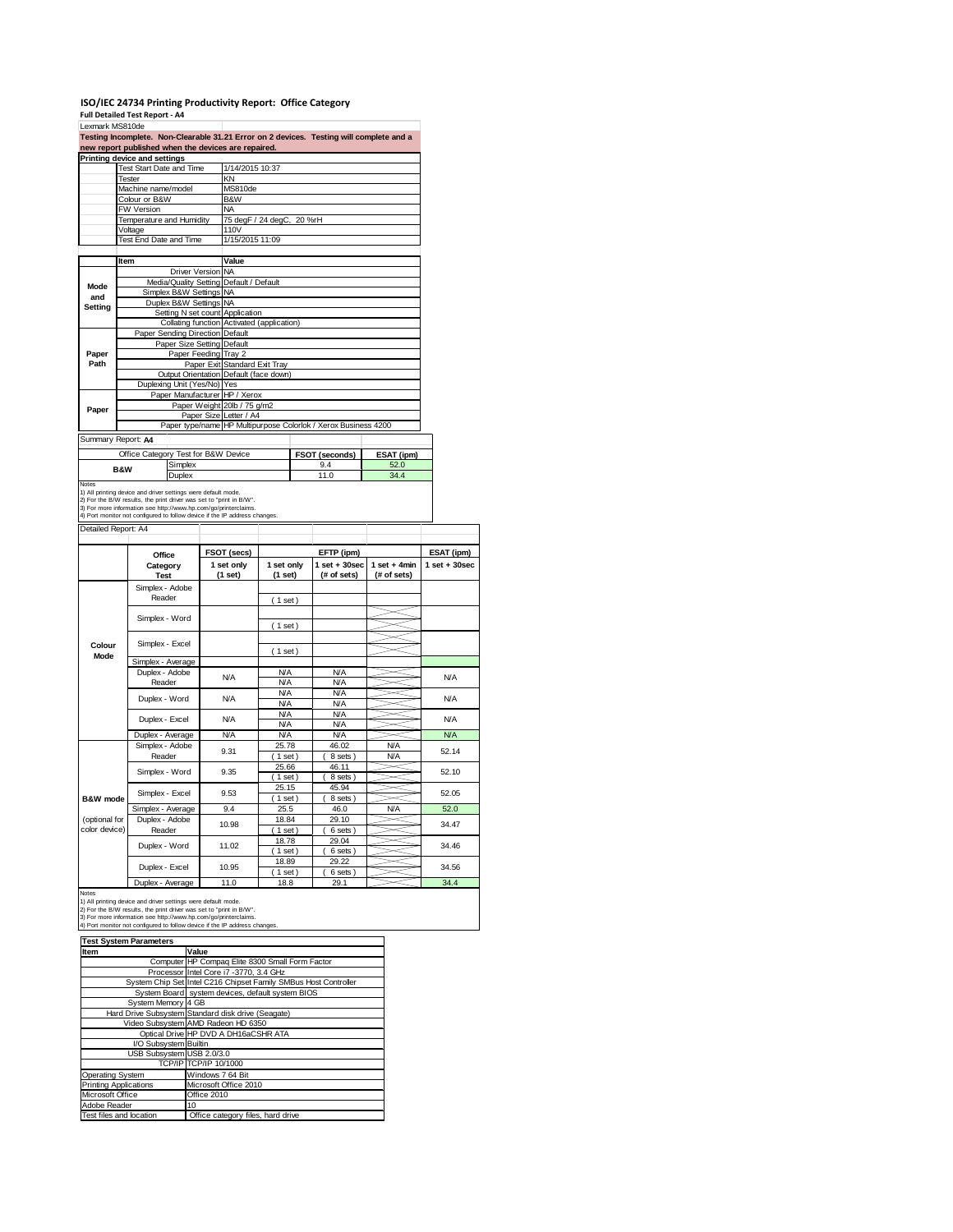### **ISO/IEC 17629 First Print Out Time Report: Office Category**

**Full Detailed Test Report ‐ LETTER**

| Lexmark MS810de |                                 |                                |  |  |  |
|-----------------|---------------------------------|--------------------------------|--|--|--|
|                 | Printing device and settings    |                                |  |  |  |
|                 | <b>Test Start Date and Time</b> | 1/14/2015 10:37                |  |  |  |
|                 | Tester                          | KN                             |  |  |  |
|                 | Machine name/model              | MS810de                        |  |  |  |
|                 | Colour or B&W                   | B&W                            |  |  |  |
|                 | Configuration (options)         | Default                        |  |  |  |
|                 | Controller                      | Not Specified                  |  |  |  |
|                 | Printing device page count      | Not Specified                  |  |  |  |
|                 | Printing supplies page count    | Not Specified                  |  |  |  |
|                 | Temperature and Humidity        | 76 degF / 24 degC, 18 %rH      |  |  |  |
|                 | Voltage                         | 110V                           |  |  |  |
|                 | Test End Date and Time          | 1/15/2015 16:37                |  |  |  |
|                 |                                 |                                |  |  |  |
|                 | Item                            | Value                          |  |  |  |
| Mode            | PDL and driver version          | default                        |  |  |  |
| and             | Print Quality mode              | default                        |  |  |  |
| Setting         | <b>B&amp;W</b> settings         | default                        |  |  |  |
|                 | Paper feed orientation          | Short Edge                     |  |  |  |
| Paper           | Paper type setting              | default                        |  |  |  |
|                 | Paper feeding                   | Standard cassette              |  |  |  |
|                 | Paper exit                      | Standard exit tray             |  |  |  |
| Paper Path      | Output orientation              | default (face up or face down) |  |  |  |
|                 | Duplexing unit                  | Short Edge                     |  |  |  |

**ISO First Page Out Time Summary Report: Office Category**

#### ry Report: Letter

| <b>SUITTIGHT REPORT LETTER</b> |         |                                  |
|--------------------------------|---------|----------------------------------|
|                                |         | <b>FPOT from Ready (seconds)</b> |
| <b>B&amp;W</b>                 | Simplex | 5.8                              |
|                                | Duplex  | 10.0                             |
| Notes                          |         |                                  |

Notes<br>1) All printing device and driver settings were default mode.<br>2) For the B/W results, the print driver was set to "print in B/W".<br>3) For more information see http://www.hp.com/go/printerclaims.<br>4) Port monitor not co

|                         |                           | ISO First Page Out Time Report: Office Category |                    |                              |                      |                   |
|-------------------------|---------------------------|-------------------------------------------------|--------------------|------------------------------|----------------------|-------------------|
| Detailed Report: LETTER |                           |                                                 |                    |                              |                      |                   |
|                         |                           | Word<br>(seconds)                               | Excel<br>(seconds) | Adobe<br>Reader<br>(seconds) | Average<br>(seconds) | <b>Delay Time</b> |
|                         | FPOT from Ready - Simplex |                                                 |                    |                              |                      |                   |
|                         | FPOT from Ready - Duplex  |                                                 |                    |                              |                      |                   |
| <b>Color Mode</b>       | FPOT from Sleep - Simplex |                                                 |                    |                              |                      |                   |
|                         | Recovery Time             |                                                 |                    |                              |                      |                   |
|                         | FPOT from Off - Simplex   |                                                 |                    |                              |                      |                   |
|                         | Warm-up Time              |                                                 |                    |                              |                      |                   |
|                         | FPOT from Ready - Simplex | 5.76                                            | 5.90               | 5.61                         | 5.76                 | 50 Seconds        |
|                         | FPOT from Ready - Duplex  | 9.88                                            | 10.11              | 9.93                         | 9.98                 | 50 Seconds        |
| <b>B&amp;W Mode</b>     | FPOT from Sleep - Simplex |                                                 |                    | 10.73                        |                      |                   |
|                         | Recovery Time             |                                                 |                    | 5.1                          |                      |                   |
|                         | FPOT from Off - Simplex   |                                                 |                    | 81.56                        |                      |                   |
|                         | Warm-up Time              |                                                 |                    | 75.95                        |                      |                   |

Notes<br>1) All printing device and driver settings were default mode.<br>2) For the B/W results, the print driver was set to "print in B/W".<br>3) For more information see http://www.hp.com/go/printerclaims.<br>4) Port monitor not co

| <b>Test System Parameters</b> |                                                       |  |  |  |
|-------------------------------|-------------------------------------------------------|--|--|--|
| Item                          | Value                                                 |  |  |  |
| Computer                      | HP Compag Elite 8300 Small Form Factor                |  |  |  |
| Processor                     | Intel Core i7 -3770, 3.4 GHz                          |  |  |  |
| System Chip Set               | Intel C216 Chipset Family SMBus Host Controller       |  |  |  |
| System Board                  | system devices, default system BIOS                   |  |  |  |
| <b>System Memory</b>          | 4 GB                                                  |  |  |  |
| Hard Drive Subsystem          | Standard disk drive (Seagate)                         |  |  |  |
| Video Subsystem               | AMD Radeon HD 6350                                    |  |  |  |
| Optical Drive                 | HP DVD A DH16aCSHR ATA                                |  |  |  |
| I/O Subsystem                 | <b>Builtin</b>                                        |  |  |  |
| <b>USB Subsystem</b>          | USB 2.0/3.0                                           |  |  |  |
| TCP/IP                        | 10/1000                                               |  |  |  |
| <b>Operating System</b>       | Windows 7 Business/Ultimate, 64 bit, Build 7601, SP 1 |  |  |  |
|                               | Microsoft Office 2010 SP2                             |  |  |  |
|                               | Adobe Reader 10.1.4                                   |  |  |  |
| <b>Print Driver</b>           | <b>NA</b>                                             |  |  |  |
| Test files and location       | Office category files, hard drive                     |  |  |  |
|                               | <b>Printing Applications</b>                          |  |  |  |